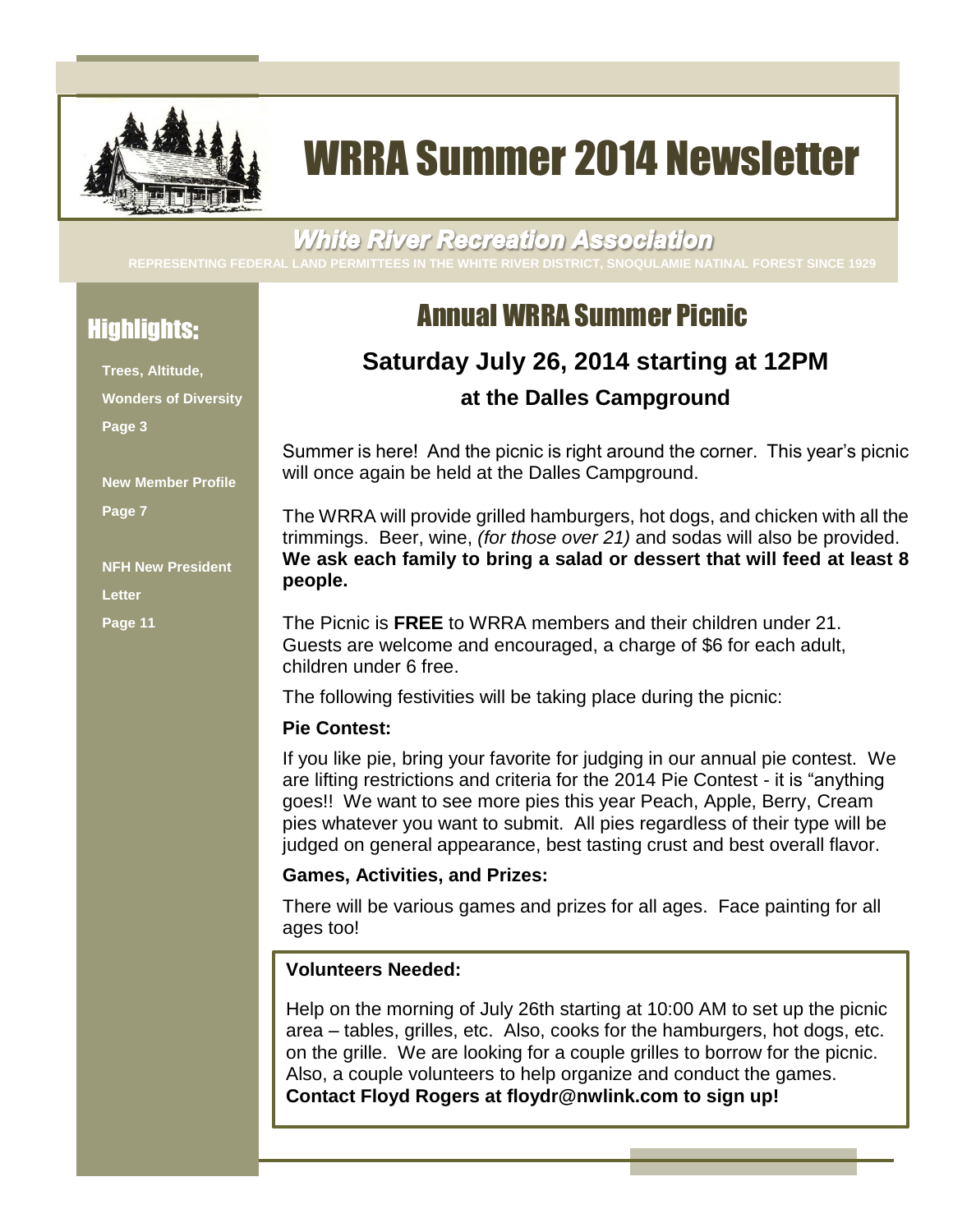# A message from the President, Bill Goodman:

Stewardship of our forest environment – This is one of our roles as cabin owners. While we all love to recreate in our forest lands (and parks) we want to do our part to maintain and improve the forest environment we all enjoy for the benefit of others and future generations. Let's all do our part to keep the forest natural. One way we can contribute is by keeping an eye out for invasive or noxious weeds. Be a weed watcher and report any infestations to the Snoqualmie Ranger District Botanist, Carrie Schreiber for Mt. Baker Snoqualmie National Forest, at 425-888-8753 at the North Bend office.

Also, if you would like to contribute ideas or content for the newsletter, please contact us at **[wrra-moderator@wrra.net.](mailto:wrra-moderator@wrra.net)**

# Board Nominations

This is your opportunity to contribute your knowledge, skills and experience to WRRA. Once again at our Fall Dinner meeting October 26<sup>th</sup>, WRRA members will elect new Board members for several key positions. The Nominating Committee is seeking candidates interested in providing new leadership for the Board.

The following positions on the WRRA Board are open for election at the fall dinner meeting:

- **President**
- **Vice President**
- **1 Silver Springs Representative**
- **1 Goat Creek Representative**
- **1 Deep Creek Representative**

Board members are elected for a two-year term and are expected to attend quarterly Board meetings and help with other projects/issues as time and talent permits. *(all tract representative*  *nominations must be a member in the tract they are representing).* The slate of candidates will be finalized by October  $6<sup>th</sup>$  allowing for an email update to be sent out prior to the October 25<sup>th</sup> Fall Dinner Meeting. If you would like to nominate yourself or someone else (with their permission) for one of these positions, please contact **Nominating committee chair Curtis Pepin at [dalles-rep@wrra.net](mailto:dalles-rep@wrra.net) or 425-564- 0585.**

#### **GET INVOLVED!**

# Snowplow & Roads Report

Last fall we asked for \$ 100 per cabin for snowplowing and \$50 per cabin for road maintenance for a total of \$150 per cabin. Most cabins responded and we collected \$18940. Of that \$6300 went to the roads fund and the balance, \$12640, went to the snowplow fund. Thank you all who contributed.

In the past winter we expended ~\$9000 for snowplowing (3 plowings) leaving the snowplow fund with a current balance of ~\$16765. We want to start next winter season with a balance of ~\$25000, enough for 8 plowings, (you should remember winters circa 2009 when that was needed). Thus, we will be asking to raise ~\$9000 next fall to add to the snowplow account – This amounts to  $\sim$  \$60. per cabin which will be requested next fall (150 cabins).

In addition, we expended ~\$6000 for road maintenance last summer – These funds were used to repair the lower portion of FS 7174 (Corral Pass Rd) which was in bad shape and was closed to Corral Pass (FS Funding plus the sequester the FS had no funds to maintain). That left a balance of ~\$4000 in the road maintenance fund to which we added the \$6300 (see above) to bring us back to a ~\$10000 current balance in the road maintenance fund as of this date. While road maintenance projects for this summer are not defined it is likely we will expend a similar amount (\$6000)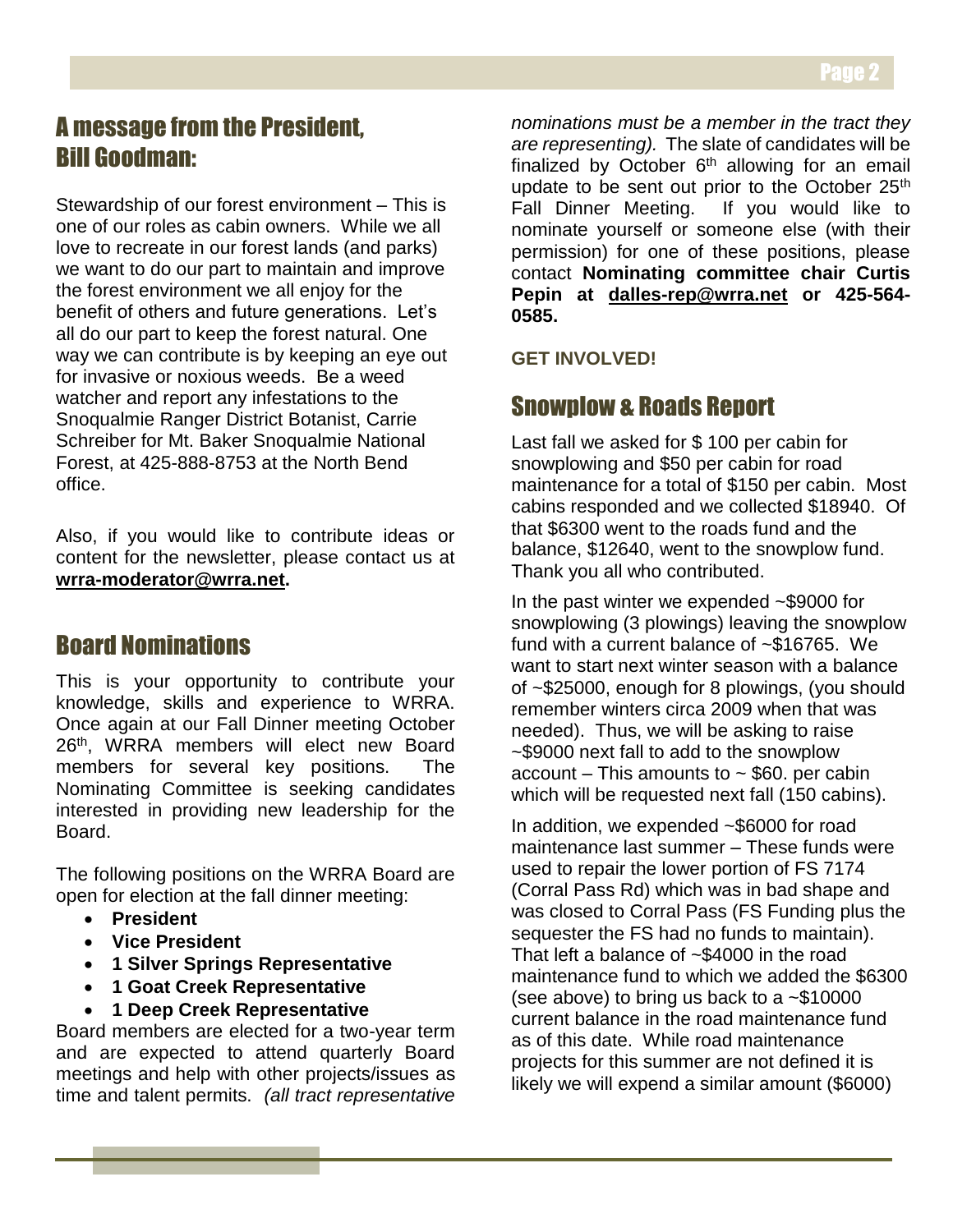this summer and will be asking to replace it next fall – About \$40. per cabin.

So, you can expect a request next October for a combined amount of \$100 per cabin for snowplowing and road maintenance funds for the Deep Creek, Silver Springs, Goat Creek and Silver Creek tracts for the 2014 -15 season.

#### **Notes:**

- 1. Our current permits make us (permittees) responsible for the roads in our tracts with the exception of FS 7174 (Corral Pass Rd). However, as noted above, the FS was unable to maintain FS 7174 last year due to lack of funding and our road maintenance fund expended \$6000 to maintain safe access to the cabins. It is unknown whether Corral Pass will open in 2015. Mt. Baker-Snoqualmie National Forest conducted a series of public meetings in the past year to seek input on which roads to keep open in the forests – The results are not known. Given last years' experience, cabin owners on FS 7174 are expected to contribute to the road maintenance fund.
- 2. PSE plans to bury the High voltage line to Crystal Mountain along a route adjacent to FS 7174 in the cabin area and then across and up "Mine to Market" road (FS 7176). This work is tentatively scheduled for 2015. PSE will be accountable for restoring the road to serviceable condition after work is complete. FS 7176 will be permanently gated above the cabin area.
- 3. All cabin owners are asked to help maintain the roads in the areas around their permits – for example, cutting back low hanging branches over the road and filling in potholes.

Your long standing committee members are: Linda Piper, Treasurer of the Snowplow fund; Barbara Mead, Treasurer of the Roads

Maintenance Fund; Bill Goodman, Secretary and Randy Iddings. Please consider volunteering to serve on these committees -- we would welcome your help. Likewise, if you have suggestions, please come forward. In either case, email: **snowplow410@live.com**

### Spring Road Clean Up Wrap Up:



Thanks to Mark **Wellington** and the Silver Springs Tract for hosting the Spring Road

Cleanup and luncheon. It is one of the most important road cleanups due to the volume of trash left after the snow melt and winter ski season. It was well supported with over 13 WRRA members participating including: Mark Wellington, Kit and Steve Ryan, Steve Jones, Carla P., Geoff Coburn, John Campbell, Kevin Bannon, Margot Hansen, Bill Jones, Carla Moschetti, David Lee, Sally and Dennis Ryan, Andrew Wellington, Ginny Cahill. Thanks to everyone that participated in the road clean up! Now visitors flocking to the area as the passes, parks, and roads open can see the natural beauty rather than garbage. Unfortunately someone left behind a North Face rain coat, black, women's size medium at Mark Wellington's cabin after the luncheon. Please contact **Mark Wellington at 206-304-4032 or [markwelliongton@hotmail.com.](mailto:markwelliongton@hotmail.com)**

**Fall road clean up correction: We missed a participant in the fall road clean up – Diane DeWitt – thank you for your hard work!!!**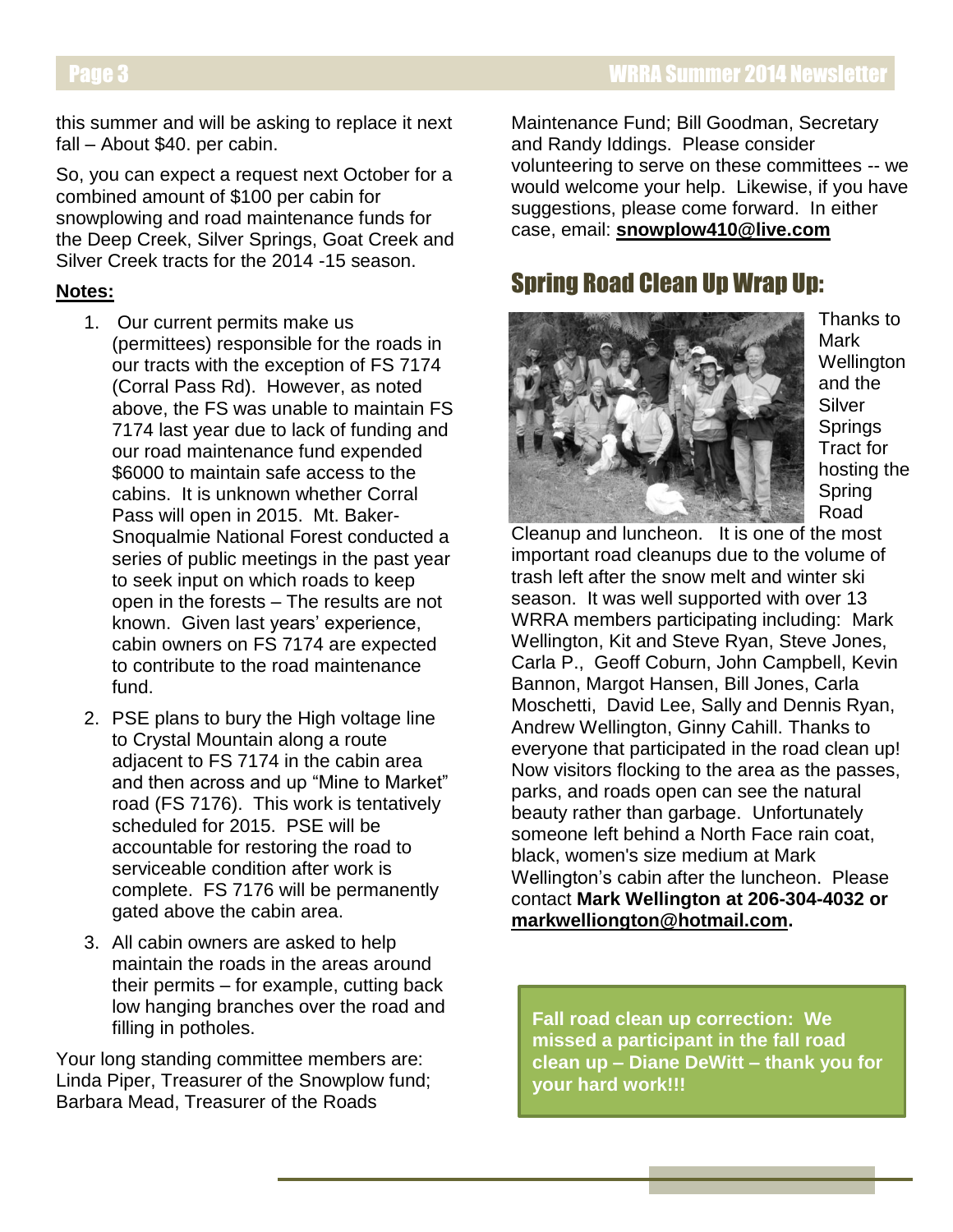#### Summer Road Clean up

Sunday after the Picnic, Goat Creek is organizing and hosting the road clean up. However, participants from all tracts are welcome and encouraged to participate, not just Goat Creek permittees. To sign up, contact **Ginny Cahill-Thorson GC #94** at **[gc-rep@wrra.net](mailto:gc-rep@wrra.net)** or **206- 818-7025.** We will meet at 10:00 AM on July 27<sup>th</sup> at the Huckleberry Creek Road turn off from SR 410 (adjacent to the viewpoint parking area). Remember to dress for the weather and have a good pair of gloves for grabbing all the garbage! Lunch will be served afterwards.

Thank you to all the tract representatives for rotating the organization and hosting of this very important WRRA activity. Below is the rotation schedule:

Goat Creek – Summer 2014 Dalles - Fall 2014 Deep Creek – Spring 2015 Silver Springs – Summer 2015 Goat Creek – Fall 2015 Silver Creek – Spring 2015

### Annual Summer Cabin Tour

WRRA Cabin Tour following the Summer Picnic. Please volunteer to host a tour of your Cabin. This is a fun opportunity to meet your Neighbors Saturday, July 26<sup>th</sup> from 5:30 PM to 8:00 PM. The cost is \$7.50 per person, \$15.00 per family benefiting the WRRA Cabin Defense Fund. Tickets and brochure of cabins on tour will be available at the registration desk at the Summer Picnic. **To volunteer your cabin, contact Jody Nyquist & Paul Meyer at [ss-rep@wrra.net](mailto:ss-rep@wrra.net) or 206-714-3931 and/or 206-437-0650.**

## Cabin Owner and Local Author Publishes New Book, Silver Springs



Silver Springs Lot 60 cabin co-owner Jennifer Baisch has just published a new novel Silver Springs, that tells the story of retired couple who become camp hosts after they lose their home in foreclosure. Although the story is entirely fictional, Baisch used the Silver Springs campground as the setting for the story.

"I love the campground in the summer, filled with families, the smell of wood smoke, kids riding the loops on their bikes. Our area is rich with natural beauty but it's also a dynamic setting with families, climbers, bikers, hikers, skiers, all who bring their own energy and adventure. It's perfect for inspiring stories."

Baisch's book can be found on Amazon, Goodreads, and Barnes & Noble. To learn more visit [www.jenniferbaisch.com.](http://www.jenniferbaisch.com/)

# Trees, Altitude, Wonders of Diversity

*By Floyd Rogers*

My father and mother were Horticulture nerds. Dad was our Scoutmaster and we were always in the woods, mostly in Eastern Washington. As teens, we helped Dad harvest tree cones for sale to a company named SilvaSeed – they were located in Roy and sold seeds all over the world. Did you know that many of the reforested areas in Europe that were logged-off were re-seeded using North American Silver Fir from the Northwest? It was kind of fun and often really cold – squirrels did the gathering, we stole or recovered the cones from squirrel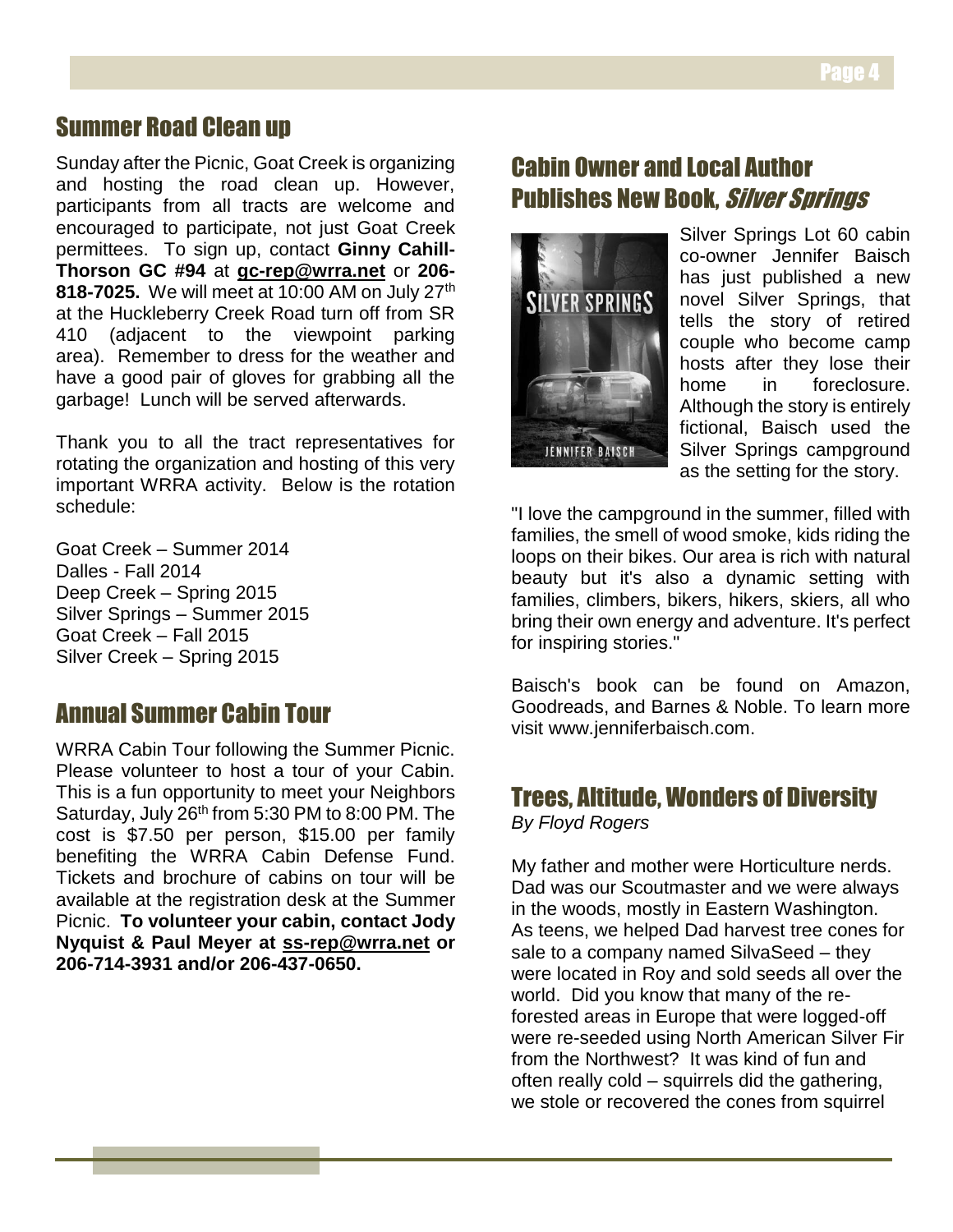caches – sometimes they put them too close to the streams and they'd get washed into the streams into large rafts behind logs and rocks. Because of that interest, I have studied the tree species at the White River cabin area, and at Crystal Mt. There is a very large variety, mostly due to the ecological zones covered by the change in altitude from the cabins at 2600' to the top of Crystal Mt and Silver King at 7012'. There are an astonishing 13 varieties of evergreen trees in the area! (There might be one or two others I haven't discovered – Pacific Silver Fir in particular might be present.)

| Western Red       | Cedar         | Thuja        | Plicata           |
|-------------------|---------------|--------------|-------------------|
| Yellow            | Cedar         | Callitropsis | Nootkatensis      |
| Douglas           | Fir           | Pseudo Tsuga | Menziesii         |
| Grand             | Fir           | Abies        | Grandis           |
| Noble             | Fir           | Abies        | Procera           |
| Sub-alpine        | Fir           | Abies        | Lasiocarpa        |
| Mountain          | Hemlock Tsuga |              | Mertensiana       |
| Western           | Hemlock Tsuga |              | Heterophylla      |
| Lodgepole         | Pine          | Pinus        | Contorta          |
| Western White     | Pine          | Pinus        | Monticola         |
| <b>White Bark</b> | Pine          | Pinus        | Albicaulis        |
| Engelmann         | Spruce        | Picea        | Engelmannii       |
| Pacific           | Yew           | Taxus        | <b>Brevifolia</b> |



**Western Red Cedar:** Lots of these around the cabin area and at the base area. Some very big ones still left near the cabins. The

Kramer cabin DC-8 and a couple others have Red Cedar bark as siding, and it was used almost exclusively for roof shakes on the original cabins.

**Yellow Cedar:** This is a pretty common tree up at Crystal. Distinguished from Red Cedar mostly by the gray and short-stranded bark, the bracts can also be distinguished by their prickly feeling when brushed backwards. Also called Alaska Yellow Cedar.

**Douglas Fir:** The iconic northwest tree. There is a 9' example in the Dalles campground, but it has recently died. There are 5'-7' examples in the cabin area, especially near the river near DC-10. They grow all the way up to around 5,000' elevation in the Crystal Mt. area. "Pseudo Tsuga" means "false hemlock", if you didn't know. And Menzies was the taxonomist that finally figured out where it belonged.

**Grand Fir:** This is one of the two most prevalent trees at Crystal. They begin on the Boulevard and continue up to around 5,400' elevation. They can be distinguished from the other most prevalent species, Sub Alpine Fir, by their rather rounded tops and larger cones.

**Sub-alpine Fir:** In addition to being the most common tree at higher altitudes (above 5,000'), there are a couple interesting stories attached to this species. It is the most widely-distributed fir in western North America, ranging from Alaska and the Yukon (down to sea level) to southern New Mexico (elevations to 12,000'). Going up Forest Queen Express, the transition from Grand Fir to Sub Alpine Fir is noticeable when you crest the first steep place above the Downhill cat track: look for the round Grand Fir tops gradually disappearing in favor of the very spiky Sub Alpine tops.

**Noble Fir:** The Christmas tree is scattered around the Crystal Mt. area. After the logging that took place before Crystal Mt. was built, many were seeded and I can remember when the Forest Service allowed Christmas-tree cutting in the Sand Flats/Northway area. There are also some near the Northway chair. They are noticeably thinner-branched than the Grand Firs, and don't have the thick appearance that the farmed ones do since they're not constantly trimmed to make them that way. They have very large cones, 6" or more in length and a lot "fatter" than the Grand Fir cone.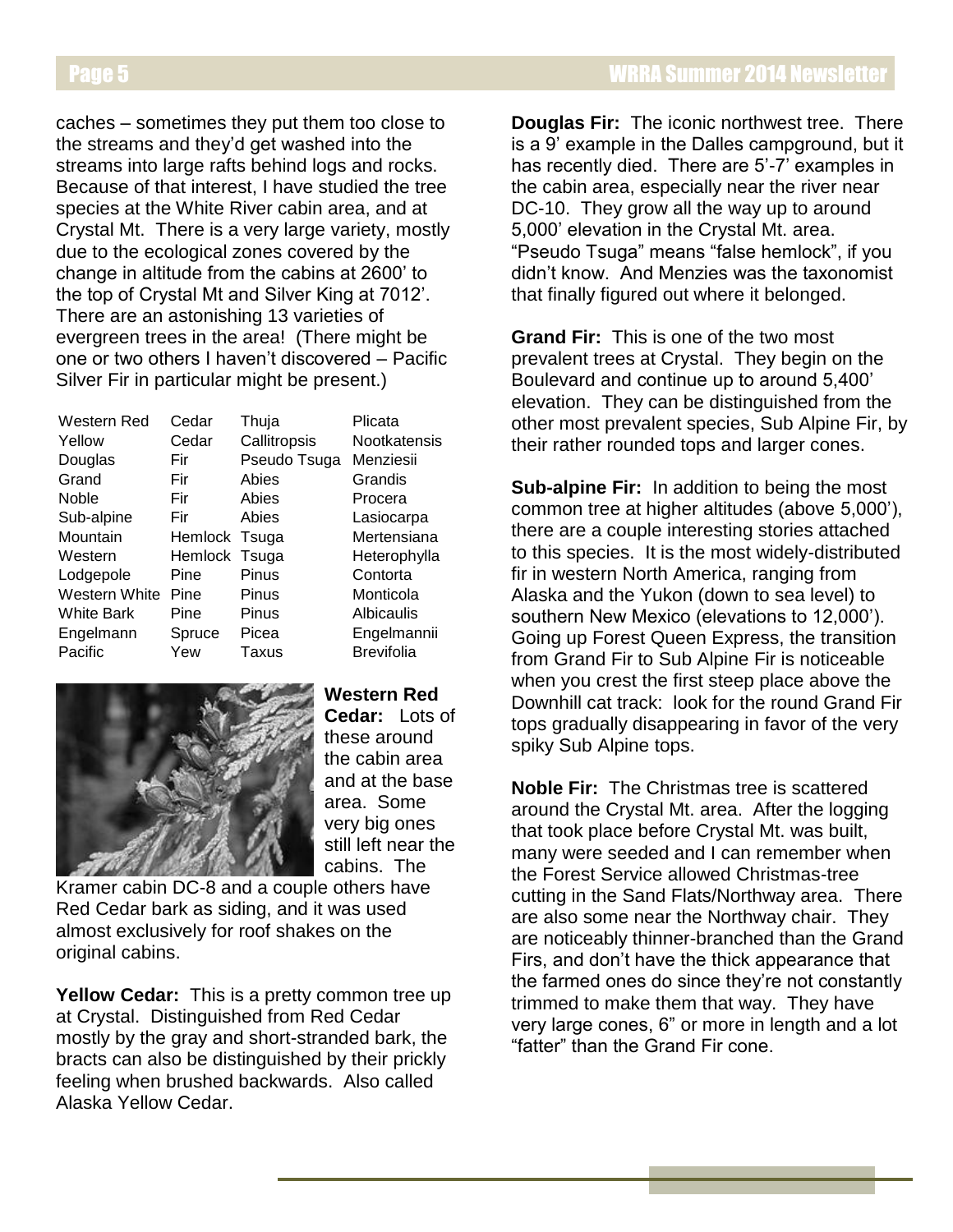**Englemann Spruce:** Englemann are almost impossible to tell from Grand Fir from a distance. However, their cones are quite different: they have a 2"-3" long furry cone that hangs down rather than a 4" cylindrical upwards-pointing one. There are some in the cabin area, but the most notable ones are near the ravines underneath Chinook Express: look for one on the right just past the last ravine, and others scattered in the area towards the cat track to Deerfly and Lower Ferk's. Their needles are quite shape – YOU WILL NOTICE THEM if you brush them.

**Mountain Hemlock:** The most notable examples of Mountain Hemlocks are very near the bottom of Forest Queen Express at Crystal, just after loading and as you go over the creek. There are some large 3' diameter older ones with very furrowed bark there that are quite beautiful.



**Western Hemlock:** The bane of our cabins' continued existence; the USFS people hate them. The big ones are all around 250 years old, at the end of their

lifetime, and they get uprooted easily by the winds; heavy snows will also topple them. Except for one exception, all the trees I've had to take down (or have toppled) at my cabin have been Hemlocks. They burn pretty well, and have lovely grain however. Most of the power outages are caused by these trees. Note that this is the "climax" tree in lowland forests, as its seedlings tolerate shade while Douglas Fir don't.

**Lodgepole Pine:** I don't know how it got there, but the one other tree at my cabin I had to have removed was a Lodgepole; they are usually found a bit further east, the other side of Chinook Pass and the Cascade Crest in drier

areas (although they are also on the Pacific Coast). It has two needles in each bundle, to distinguish it from the Western White Pine. **Western White Pine:** Lots of these in the cabin area; I think the USFS and WSDOT planted quite a few after the SR 410 rebuild. I love the color of their needles, which are in groups of 5. Their cones are pretty large and often used as ornaments.

**Pacific Yew:** Many of the smaller trees in the cabin area are Yews. Their needles look quite a bit like Western Hemlock, but the bark is more scaly and colorful, and the trunks are almost always multi-branched, rather than a single trunk with horizontal branches. There are many in the DC area. Don't eat the berries.

**White Bark Pine:** I saved this one for last for a couple reasons. One, this tree is the most endangered tree at Crystal, due to its highaltitude habitat being threatened by warming. It

occurs only above about 6,000', mostly on the ridges: Sunnyside and the long ridges of the Crystal Mt crest. The pine beetles love it, and the absence of prolonged cold isn't killing the beetles. The bark at the end of the smaller branches are quite



white in appearance. It's also threatened by the spread of Sub Alpine Fir into the upper elevations; old pictures of Crystal Mt. reveal this in detail.

I will finish with a story I developed about how ecological succession works, regarding the White Bark Pine, the Clark's Nutcracker, and the Sub Alpine Fir. The Nutcracker (the gray bird everyone calls the Camp Robber) feeds on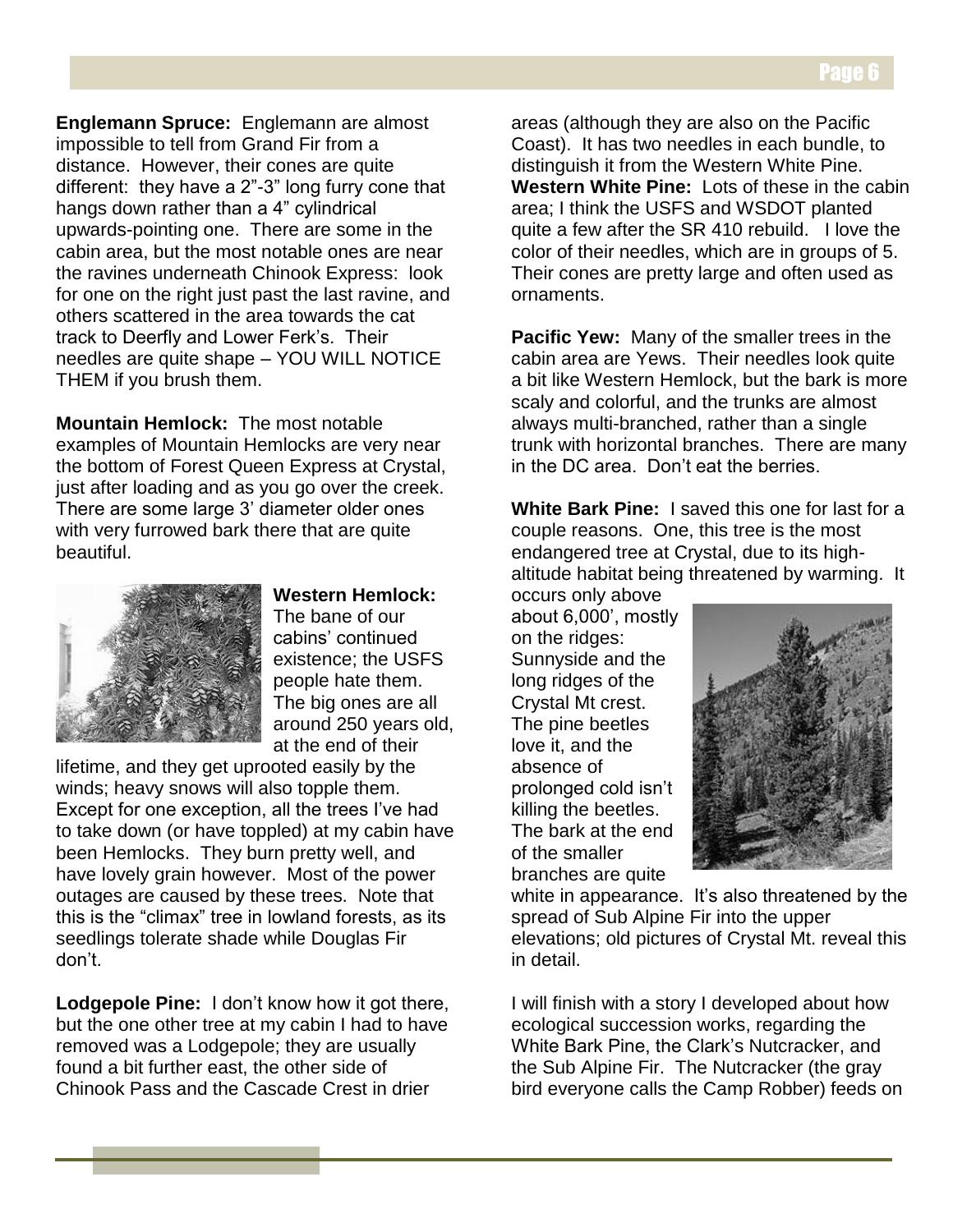the seeds of the Pine. It harvests the pinecones, and caches them in the rocks and talus slopes of the upper mountain. Of course, they always forget where 5%-10% of the cones are, so eventually the Pines spread along the more barren ridges and slopes as the seeds in those cones germinate. The Pines grow, and shed their needles below their branches, around the tree. Eventually reaching maturity, the Nutcrackers spread them further. However, the duff (compost) formed by the falling needles forms a good place for seeds from the Sub Alpine tree to blow into and germinate: eventually there is a small grouping of them surrounding the Pine. There is an iconic example of this to the left of the Forest Queen Express as it nears the top of the steep Magoo Face (about 200 yards before the top of the chair.) A Pine is almost complete surrounded by a group of Sub Alpine Firs that are now taller than the Fir. The Pine eventually dies, but the Sub Alpine Firs remain, eventually spreading to the mountain and ridge tops.

Eventually, I decided to use the terms "mommy tree" and "baby trees" when I was telling the story to very young children: makes much more sense to a 4-year old. A child I was telling the story to asked me: "why are there lots of dead Mommies", after noticing that there were many dead pines along the upper reaches of Forest Queen (easily distinguished by their shape.) I just said: "well, they get old just like all living things, and eventually die." However, what really happens is that the Baby trees steal the Mommies' sunlight and water and kill the Mommy trees.

# New Member Profile – Larsen Family

Welcome Lou (Ed), Kim and the whole Larsen Family who are part of "The Larsen Troop" at Lot 22, Deep Creek to the WRRA!!

The oldest of 9 children Ed and his family have been frequent visitors to the White River area since his parents (Lou and Barbara Larsen) purchased their cabin in 1982. His family connection to this area though goes back much further.

From the early 1900s to the early 1930s, the Mount Rainier Mining Company, owned and operated by his great grandfather, Peter Starbo, mined copper on Mt. Rainier in Glacier Basin at the foot of Inter Glacier. At its height, the company boasted a sawmill, powerhouse, plank

flume, blacksmith shop and a 13-room hotel that could house 35 miners and feed 120. Much of Highway 410 follows Starbo's original roads cut into the area.



At the far end of the White River Campground on the way up to Sunrise, you will find interpretive signs talking about the Starbo mines and you can hike the 3+ mile trail into Glacier Basin where the mines were located and the excavated foundation of the hotel is still visible.

Ed grew up in Renton and began coming up to this area as a young child in the 1960s visiting and staying at his great Aunt Gunda Wierleski's (one of Peter Starbo's daughters) cabin located on Goat Creek which today is owned by her daughter's family, The Van Wieringens. Today, he is 53 and lives in Des Moines, WA with his wife Kim. They have 3 kids: daughter Jen 26, Son Kyle 23 and daughter Rachel 16. He is a Civil Engineering Project Manager that has worked on countless residential, multi-family and commercial projects for the past 30 years throughout the King, Pierce and Snohomish county areas.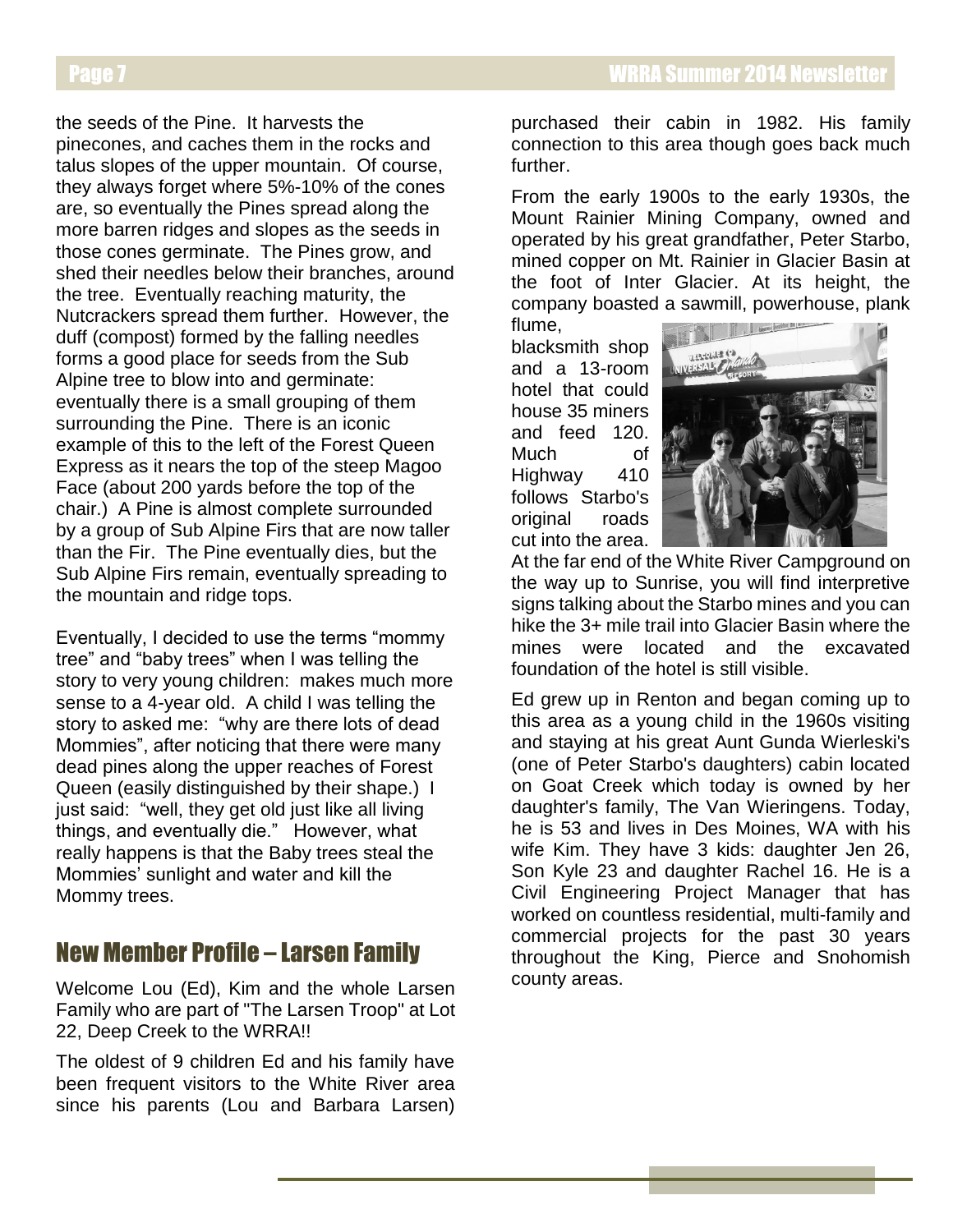# . Classifieds

| ALL IN ONE<br><b>BUILDING &amp; SUPPLY</b><br><b>General Contractor, Lindal Dealer, Huntwood Cabinets</b><br><b>CHUCK GILLETT</b><br>Gillettesunroom@msn.com<br>Owner<br>Office: 253-839-0176<br>2801 C Academy Drive<br>1-800-470-1102<br>Auburn, WA 98092<br>Cell: 253-670-9485                                 | "Equipment Rentals for the Contractor,<br>Home Builder or Cabin Owner"<br>Full Service Equipment Rental Store.<br>Mowers To Dozers<br>$(360) 825 - 1140$<br>340 Roosevelt Ave East . Enumclaw, WA 98022                                                                                                |  |  |  |
|-------------------------------------------------------------------------------------------------------------------------------------------------------------------------------------------------------------------------------------------------------------------------------------------------------------------|--------------------------------------------------------------------------------------------------------------------------------------------------------------------------------------------------------------------------------------------------------------------------------------------------------|--|--|--|
| <b>Rudnick Construction</b><br>LLC.<br>Josh Rudnick<br>Owner<br>Greenwater, WA<br>Office: (360) 663-0112<br>Cell: (509) 290-9053<br>rudnickconstruction@mac.com<br>WA Contractor # RUDNICL929JD                                                                                                                   | <b>Phyllis Hartford, Broker</b><br>"Mountain Lifestyles"<br><b>Greenwater &amp; Crystal Mountain Real Estate</b><br>phyllis@phyllishartford.com<br><b>Mountain View Properties</b><br>$(360)663 - 2459$ office<br>(206)617-1049 cell<br>$(360)663 - 0590$ fax<br>www.CrystalMountainCabinsAndHomes.con |  |  |  |
| <b>GLOMSET CONSTRUCTION</b><br>Carpentry and Design<br>Nils F. Glomset<br>360-774-0872<br>Licensed<br><b>Bonded</b><br>GLOMSC*986RT<br>Insured                                                                                                                                                                    | <b>Picture your AD HERE!</b>                                                                                                                                                                                                                                                                           |  |  |  |
| <b>FREE Advertising is a</b><br><b>WRRA Member Benefit!!</b>                                                                                                                                                                                                                                                      |                                                                                                                                                                                                                                                                                                        |  |  |  |
| Selling a cabin?<br>Don't forget that one of the benefits of WRRA membership is FREE advertisement if you are<br>selling your cabin. There are a lot of cabins for sale, take advantage of this great benefit!<br>Becky McAuley at beckymcauley@hotmail.com or 206-328-3609<br><b>b <del>t</del> lo t lo t lo</b> |                                                                                                                                                                                                                                                                                                        |  |  |  |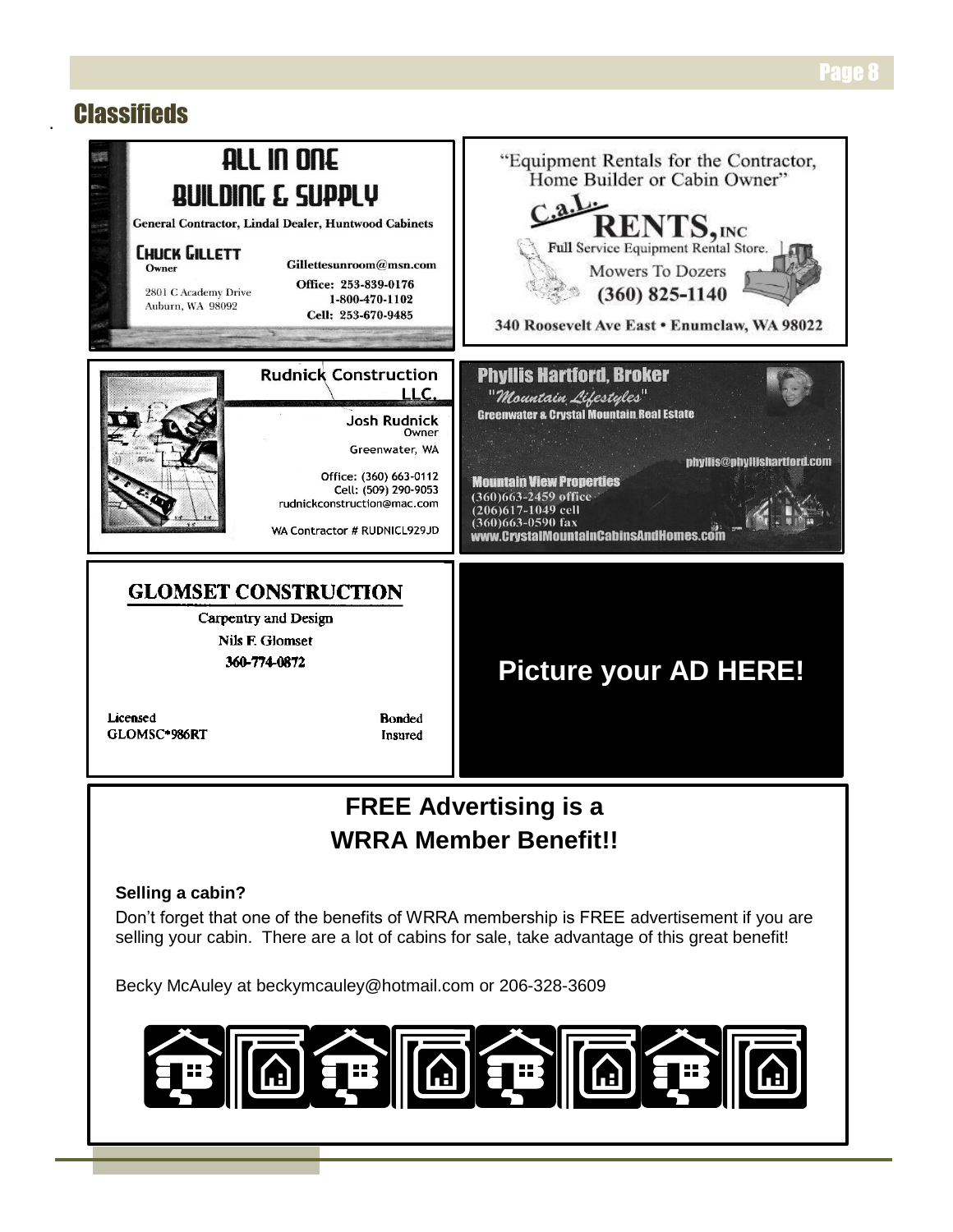#### Cabin Fee Act (CFA)

#### **Washington DC Fly-in Report from NFH and C2 representatives**

By Pete Bailey, C2 Steering Committee written June 19, 2014

Due to the vast effort of cabin owners all across the country, our grassroots 'Call to Action' was loudly heard by every Senator and Representative we met with this week. Our objective was achieved! Over 400 individual email messages were received in the Washington offices. This support resulted in a very successful trip! The urgency of getting the CFA passed was clearly conveyed, Thank You Cabin Owners.

We visited 30 individual offices over the three day period. We met with nearly every bill sponsor, co-sponsor and critical committee chairperson or their staff. Personal visits included Chairman Doc Hastings (R-WA), House Natural Resource Committee and sponsor of the House version of the CFA, Senator Jon Tester (D-MT), sponsor of the Senate version (S. 1341) and Senator John Barrasso (R-WY), our first supporter. Plus, a photo op and brief visit with Senator Patty Murray (D-WA), chairwoman of Senate Budget Committee. Perhaps the highlight of the trip was the warm reception by Chief Tidwell of the

Forest Service and his reaffirmation of support for passage of the CFA this year. Well received in every office, support for prompt passage of the CFA was nearly universal. A common message conveyed and documented was the urgent need for relief for those cabin tracts facing unpayable fees, inability to sell and the imminent loss of their cabins. We demonstrated that these problems exist all across the country. Though mindful of the political realities in Washington and the challenges presented by the Congressional Budget Office (CBO) scoring

process, cautious optimism was shared by nearly all offices.

While we were in town, we were excited to learn that our revised CFA bill was introduced in the House. Chairman Hastings introduced the Cabin Fee Act of 2014 (H.R. 4873) on Tuesday. This morning the Natural Resources Committee approved the legislation, which sets the stage for approval by the full House. This bill, very similar to S.1341, contains language corrections to address the revenue scoring concerns raised by the CBO in March to S.1341. We have worked with the Forest Service Washington Office to ensure consistent, clear and mutually agreeable language. Plus, we have worked to align the language in both the Senate and House. We are very hopeful the CBO's updated scoring analysis will recognize these changes.

We have been informed by Committee staff that a prompt response from the CBO is expected. Assuming a positive analysis, Chairman Hastings may encourage Leadership to move H.R. 4873 to a floor vote ASAP. Our hope is that this bill, following a successful House vote, could be sent to the Senate in July. At that point we are pressing for swift consideration of the bill under Unanimous Consent in the Senate. The many meetings with Energy & Natural Resource committee members or their staff confirms their solid support. We encountered no objections to this type of expedited approval of the CFA. However, partisan and procedural tensions remain in the Senate, which could require us to continue our efforts into the fall if the CFA act hasn't passed before the August Congressional recess. We returned home with a level of renewed optimism due to the growing understanding of the urgent situation facing many cabin owners and the broad support for passing the CFA soon. However, the success of the grassroots 'Call to Action' may need to be repeated to secure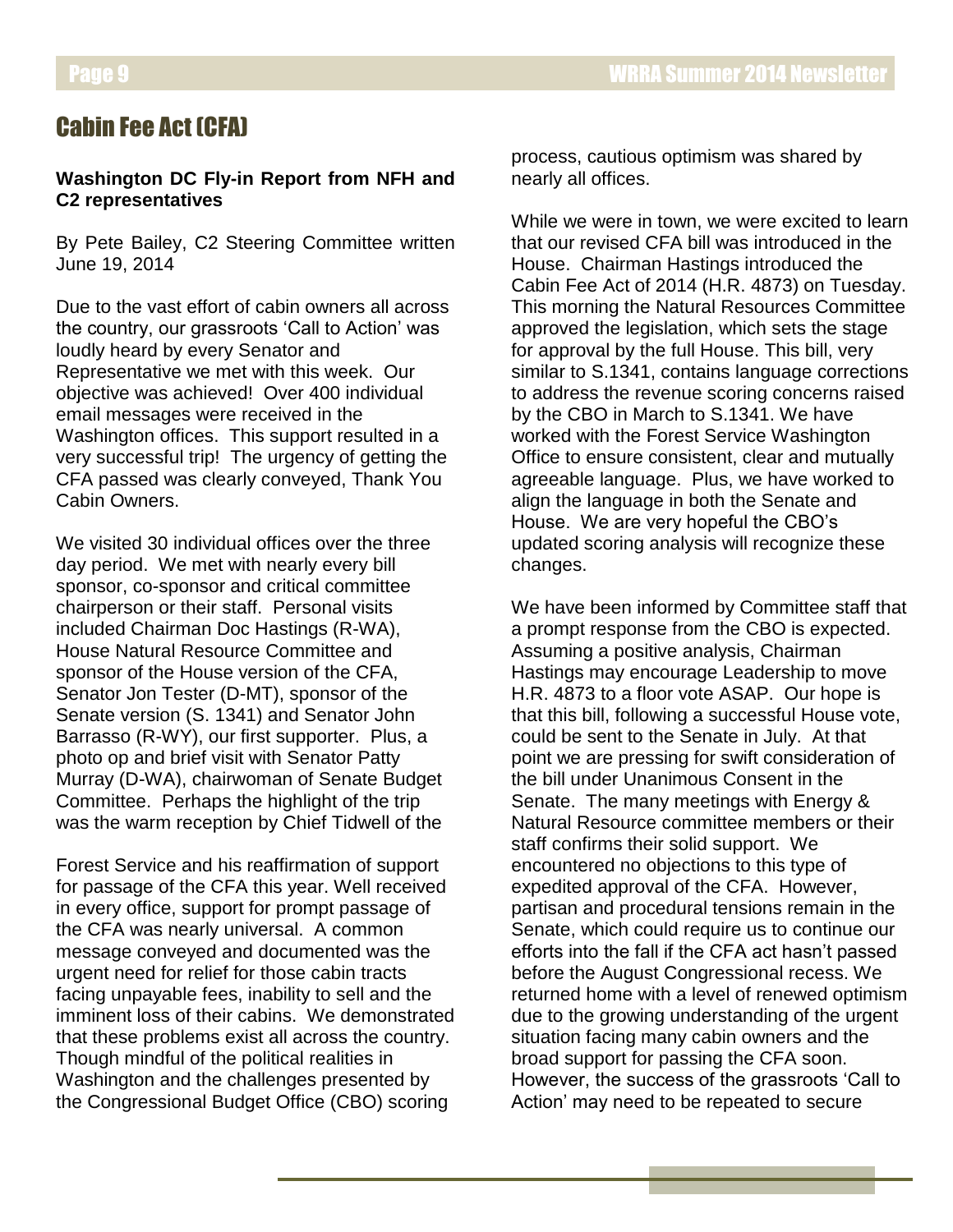passage this year. Please be prepared to once again write your Senators in support of the CFA. NFH and C2 will provide the message and timing. Stay Tuned.

A special thank you goes to Lynne and Bob Eustance for their heartfelt contributions. Both are teachers and face the loss of their cabin at Seeley Lake, MT. Their story and 2014 fee obligation of \$19,500 truly resonated with all. Also assuring the effectiveness and success of our trip was the combined support and skilled direction received from Aubrey, Michelle and Heath.

#### **Washington DC Trip Participants:**

BRAD ASPELL, NFH Vice President DOUG GANN, NFH Board of Directors PETE BAILEY, Cabin Coalition 2 LYNNE & BOB EUSTANCE, Missoula, MT AUBREY KING, NFH Washington Rep MICHELLE GIGUERE & HEATH HEIKKILA Ball Janik LLP

#### Yakima Herald Republic Article

#### **Hastings' bill would set tiered fees for cabins**

By Kate Prengaman June 20, 2014

proposed new fee structure for cabins on National Forest land could provide relief for owners who have watched costs skyrocket in recent years.

The House Natural Resources Committee on Thursday unanimously passed the Cabin Fee Act of 2014. Sponsored by Rep. Doc Hastings, R-Pasco, the bill would set a tiered fee structure based on the current appraisal of cabin lots.

The bills aim to address a problem created by a 2000 law that set cabin fees at 5 percent of the appraised market value. But it's hard to compare leased Forest Service land and its

accompanying regulations with private property values.

When that system took effect, annual fees jumped dramatically — from \$1,400 to more than \$17,000 for some cabin owners around Lake Wenatchee. Unable to afford the fees, some families considered selling or tearing down cabins.

The Forest Service began leasing cabin lots using a lottery system back in 1915. As of 2010, there were about 2,800 cabins in Washington and Oregon. In Yakima County, there are about 250 such cabins.

The 2000 Cabin User Fees Fairness Act sought to bring lease fees up to reflect modern land values. But, the complicated appraisal system created what Hastings has called a subjective and arbitrary fee system.

In the new structure, fees would range from \$600 to \$5,600, with 86 percent of fees for current cabin owners falling at \$2,600 or less. These fees would be based on a current appraisal and then be tied to future inflation.

The bill would also set a \$1,200 fee for selling a cabin lease.

In an announcement about the bill, Hastings said the new system would also simplify administration for the Forest Service, preventing the need for ongoing appraisals.

The bill now heads to a full House vote. A previous version of the bill passed the House in 2012 but was not passed by the Senate. This year, a similar bill that received bipartisan support in committee is currently waiting for a Senate vote.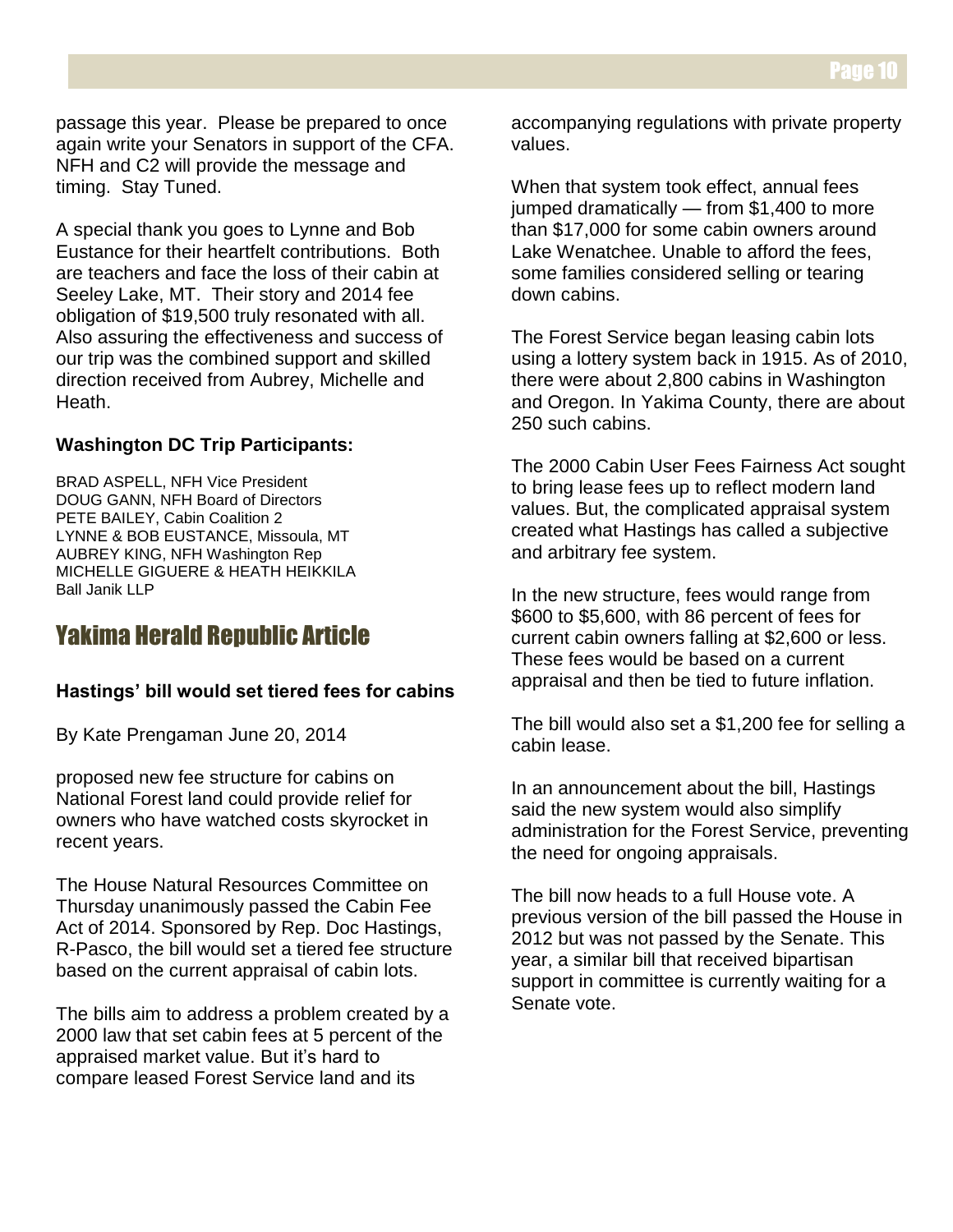#### Message from New NFH President

June 19, 2014

Dear NFH Member,

At the NFH Annual Convention in April of this year, I was installed as President of National Forest Homeowners. I am proud and honored to have been elected by our membership for this role and I aim to provide NFH with effective leadership and dedicated efforts over the years of my Presidency. That role is made easier by the very effective group of NFH Board Members who serve alongside me and complemented greatly by our dedicated staff members, Ernie Atencio, Executive Director and Barbara Warnock, Database Manager.

Assuming this leadership role in NFH, I'm able to communicate regularly with NFH members and Member Tract leaders. With this letter I am writing to introduce myself, outline some of my goals for NFH, and discuss how you can help NFH and the entire cabin program.

My wife, Lori, and I are co-owners of a cabin in Lake Tahoe, CA and have shared in many experiences and challenges that are common throughout the cabin community. Our cabin partners are family friends who we've known for over 40 years. The cabin is in Spring Creek Tract (137 cabins) and sits on forested land, but is not directly adjacent to any navigable waterway. We frequently visit Lake Tahoe which is a little over a mile from our cabin and enjoy year-round access to our cabins. We're fortunate to be nestled up against the Desolation Wilderness Area and have majestic Mt. Tallac overlooking our cabin tract. I've served on the board of the Spring Creek Tract Association for over six years, four of those years as President. Our tract was one of the last tracts in the country to receive our CUFFA appraisals earlier this year and permit fees increased two to three fold with these appraisals. We're currently in the process of obtaining second appraisals. Our tract is also in the early stages of a major water system renovation project necessitated by an aging system that was constructed in the early 1950s.

National Forest Homeowners has spent the last several years attempting to come up with a legislative solution (Cabin Fee Act or CFA) to stop the implementation of high fees that many cabin owners have faced with the implementation of CUFFA. NFH's main goal, and clearly also one of mine, is to push this legislation through Congress in 2014. If we're unsuccessful this year, it's extremely likely that we will be stuck with CUFFA and all its flaws for decades to come. Cabin owners who are relieved because they escaped the high fees of the latest CUFFA appraisals should be worried that the next round will produce permit fees that they won't be able to afford. High permit fees will cause this legacy program to suffer slow (or not-so slow) erosion, eventually become unsustainable, and then possibly disappear forever. Memories of cabin life will be just that—memories from generations past.

#### *What can you do?*

- 1. I'm asking all of our cabin tracts to consider donating funds to the CFA effort that is being coordinated by the Cabin Coalition 2, even if you've donated before. This is an urgent situation and lobbying Congress is a costly proposition.
- 2. I'm asking that you, **as cabin owners and NFH members**, impress upon your tract and family members the importance of contributing at whatever monetary level they can.

*Donate online or find instructions for mailing a donation by [clicking here,](http://www.nationalforesthomeowners.org/donations/) or simply visit our website at [www.nationalforesthomeowners.org.](http://www.nationalforesthomeowners.org/)*

- 3. I'm asking that Member Tract leaders who don't have 100% membership in NFH throughout their tract encourage non-member cabin owners to join NFH.
- 4. I'm asking current NFH members to encourage their children and friends to join NFH as Associate Members. NFH is supported entirely by voluntary member dues. Our 14-member board all are volunteers. The work of this board and our paid staff supports and strengthens your ability to continue to own a cabin. Remember that **NFH is the only national organization that solely serves the U.S. Forest Service Recreation Residence Program.** *Contact Barbara Warnock at [bwarnock@nationalforesthomeowners.org](mailto:bwarnock@nationalforesthomeowners.org) or 714-836-7442 to add a Regular or Associate membership to your Member Tract.*
- 5. I ask that you please take my message to heart and help us protect these wonderful cabins in the woods. It matters not if you've owned your cabin for 1 year, 10 years, or 50 years. These cabins, and the generational memories created in them, are worth protecting and preserving. We're all neighbors in this program and NFH is your Town Hall.

 Thanks for your support, your help, and your willingness to act so we can all make sure that future generations will be able to create their own cabin memories. Please share this message with your tract members, family, and friends. Your efforts on behalf of your tract and the entire cabin program are much appreciated, and your support makes a difference. Best Regards,

Jay Tripathi, NFH President Lot #42, Spring Creek Tract, CA